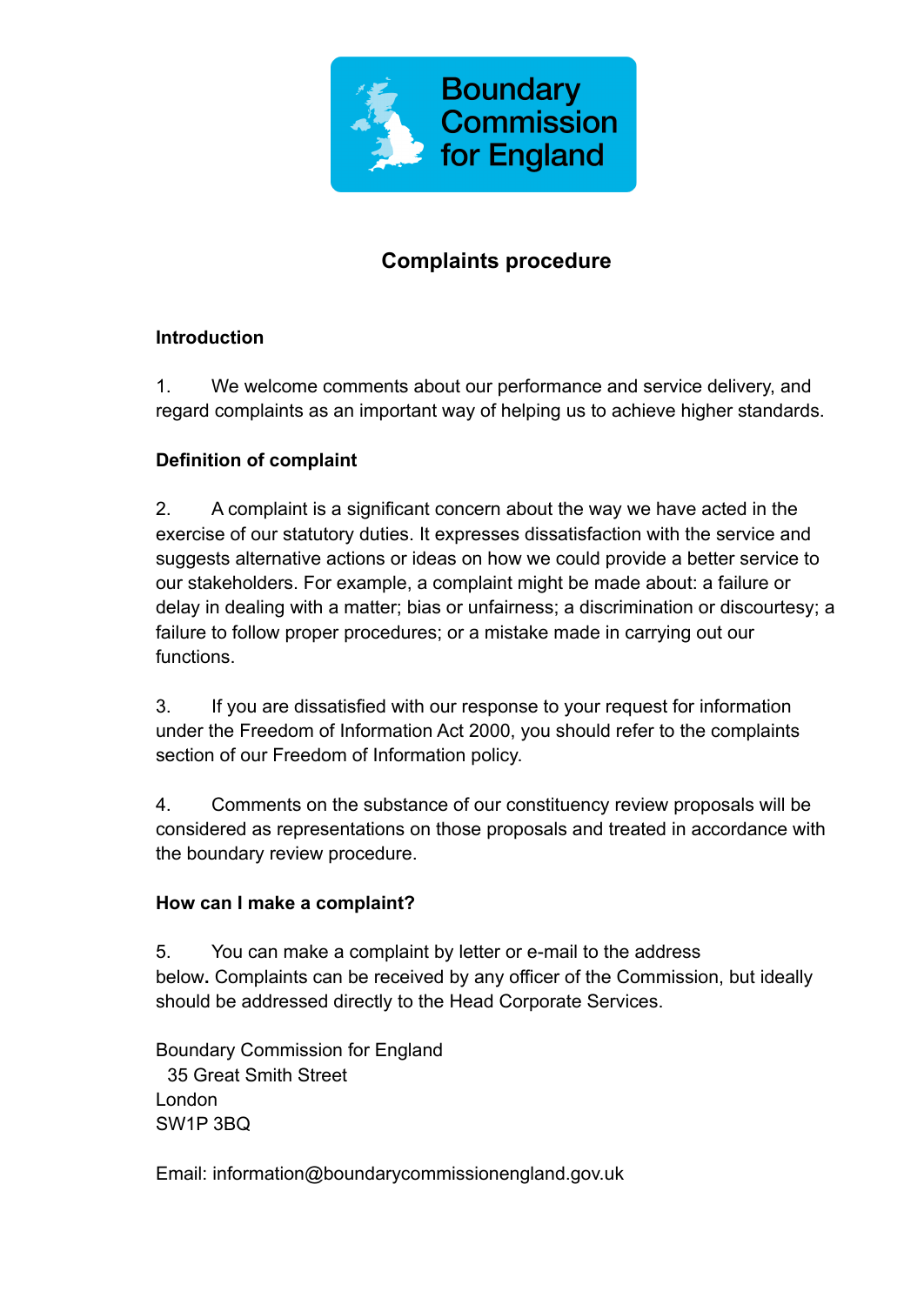

6. You will be required to give your name and address, so that we can respond to your complaint: anonymous complaints will be kept on file but they will not be investigated.

7. Complaints should set out in detail both:

a) the nature of the issue that is the subject of the complaint (i.e. what happened and what you would have expected to have happened); and b) what redress you are seeking if the complaint is upheld (NB: there will not be any offers of financial compensation).

8. Following receipt of a complaint, the Head of Corporate Services to the Commission will log the details of the complaint and identify an appropriate individual within the organisation to investigate the complaint. Normally, the investigating officer will be the Head of Corporate Services, though another individual may be identified where – for example – the matter complained about involved the Head of Corporate Services directly.

### **How will we deal with your complaint?**

9. We will try to resolve your complaint immediately. If we are unable to do this, the investigating officer will send you an acknowledgement letter, including a date by which you can expect a full response. We will make every effort to send a detailed reply within 20 working days. If it is not possible to provide a full response in this time, the investigating officer will write to you explaining the reason for the delay, and giving a revised date by which you can expect to receive a response.

### **How will complaints be investigated?**

10. In the first instance, your complaint will be investigated by the investigating officer specified in your acknowledgment letter. All complaints will be thoroughly and fairly investigated. If you feel that your complaint should be investigated in confidence, you need to make this clear when making your initial complaint, and give your reasons. In such cases, we will not divulge your name without your prior approval.

### **What if I am not satisfied with the response?**